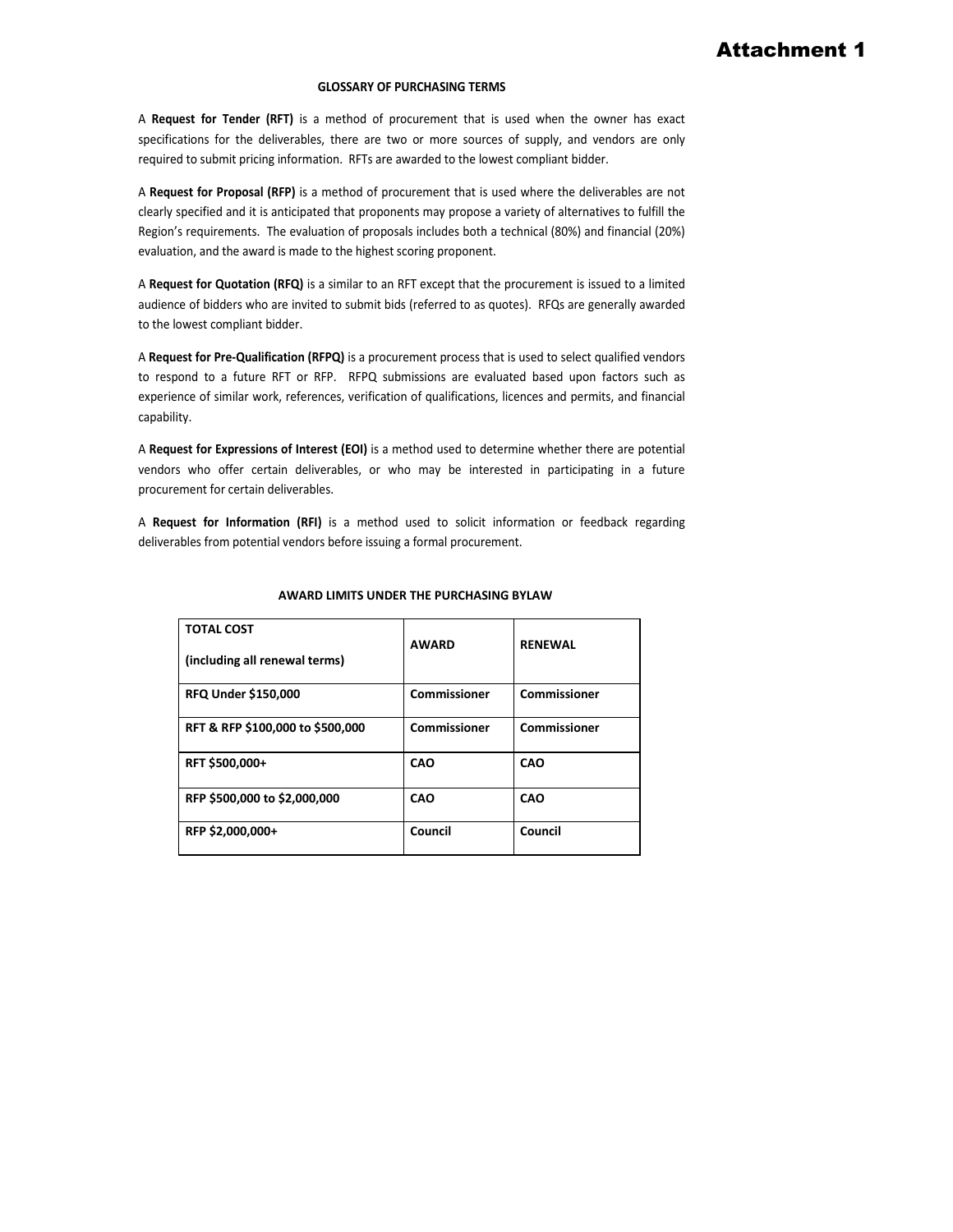### **Table 1 Transportation Services April 1, 2020 - June 30, 2020**

| <b>Contract and Description</b>                                                                                                                                            |                                       |                                                                                              |
|----------------------------------------------------------------------------------------------------------------------------------------------------------------------------|---------------------------------------|----------------------------------------------------------------------------------------------|
| T-19-179                                                                                                                                                                   | No. of Bids                           | 12                                                                                           |
| Boulevard Maintenance within the Regional Municipality of York in the Town of Whitchurch-Stouffville, Town of Aurora and the<br>City of Markham                            | Contractor                            | Lupo Grounds Care Inc., Cutting Edge Property<br>Services Inc. and Jimricks Enterprises Ltd. |
| Part A: Lupo Grounds Care Inc. - \$22,090.11<br>Part B: Cutting Edge Property Services Inc. - \$134,622.50<br>Part C: Jimricks Enterprises Ltd. - \$539,635.92             | Amount                                | \$696,348.53                                                                                 |
| Term: 2 years                                                                                                                                                              | <b>Estimated Value of</b><br>Contract | \$696,348.53                                                                                 |
| 20-120                                                                                                                                                                     | No. of Bids                           | 8                                                                                            |
| Bridge rehabilitation on Jane Street, 150m north of King Road, and on King Road, 800 m east of Highway 400 in the Township of<br>King                                      | Contractor                            | <b>Belor Construction Ltd.</b>                                                               |
| Term: 190 working days from notice to commence                                                                                                                             | Amount                                | \$3,771,624.90                                                                               |
|                                                                                                                                                                            | <b>Estimated Value of</b><br>Contract | \$3,771,624.90                                                                               |
| 20-102                                                                                                                                                                     | No. of Bids                           | 10                                                                                           |
| Sinkhole mitigation on Yonge Street from 100m South of Henderson Drive to Industrial Parkway South in the Town of Aurora<br>Term: 120 working days from notice to commence | Contractor                            | Dom-Meridian Construction Ltd.                                                               |
|                                                                                                                                                                            | Amount                                | \$3,321,760.35                                                                               |
|                                                                                                                                                                            | <b>Estimated Value of</b><br>Contract | \$3,321,760.35                                                                               |
| 19-102                                                                                                                                                                     | No. of Bids                           | 17                                                                                           |
| Road reconstruction and widening on Major Mackenzie Drive between Highway 50 and Highway 427 in the City of Vaughan<br>Term: 120 working days from notice to commence      | Contractor                            | 614128 Ontario Inc. o/a Trisan Construction                                                  |
|                                                                                                                                                                            | Amount                                | \$4,877,660.20                                                                               |
|                                                                                                                                                                            | Estimated Value of<br>Contract        | \$4,877,660.20                                                                               |
| T-19-342                                                                                                                                                                   | No. of Bids                           | 4                                                                                            |
| Site coordination and inspection services for 2020 minor capital road rehabilitation and improvement projects<br>Term: 12 months from notice to commence                   | Contractor                            | McIntosh Perry Consulting Engineers Ltd.                                                     |
|                                                                                                                                                                            | Amount                                | \$849,000.00                                                                                 |
|                                                                                                                                                                            | <b>Estimated Value of</b><br>Contract | \$849,000.00                                                                                 |
| P-15-161                                                                                                                                                                   | Fast Track <sup>1</sup>               | To prevent interruptions to service delivery                                                 |
| Consulting services for class environmental assessment studies - 16th Avenue from Yonge Street to York/Durham Line in the<br>City of Richmond Hill and the City of Markham | Contractor                            | HDR Inc.                                                                                     |
| Term: 2 years                                                                                                                                                              | Previously<br>Approved*               | \$2,287,623.21                                                                               |
|                                                                                                                                                                            | Amount                                | \$120,118.00                                                                                 |
|                                                                                                                                                                            | Estimated Value of<br>Contract        | \$2,407,741.21                                                                               |
| $T-15-61$                                                                                                                                                                  | Renewal                               | Year 5, the fourth and final renewal term                                                    |
| Supply and delivery of aftermarket parts for various vehicle makes/models and equipment<br>Term: Year 5, the fourth and final renewal term                                 | Contractor                            | Visco Industrial                                                                             |
|                                                                                                                                                                            | Previously<br>Approved*               | \$471,244.82                                                                                 |
|                                                                                                                                                                            | Amount                                | \$162,646.46                                                                                 |
|                                                                                                                                                                            | Estimated Value of<br>Contract        | \$633,891.28                                                                                 |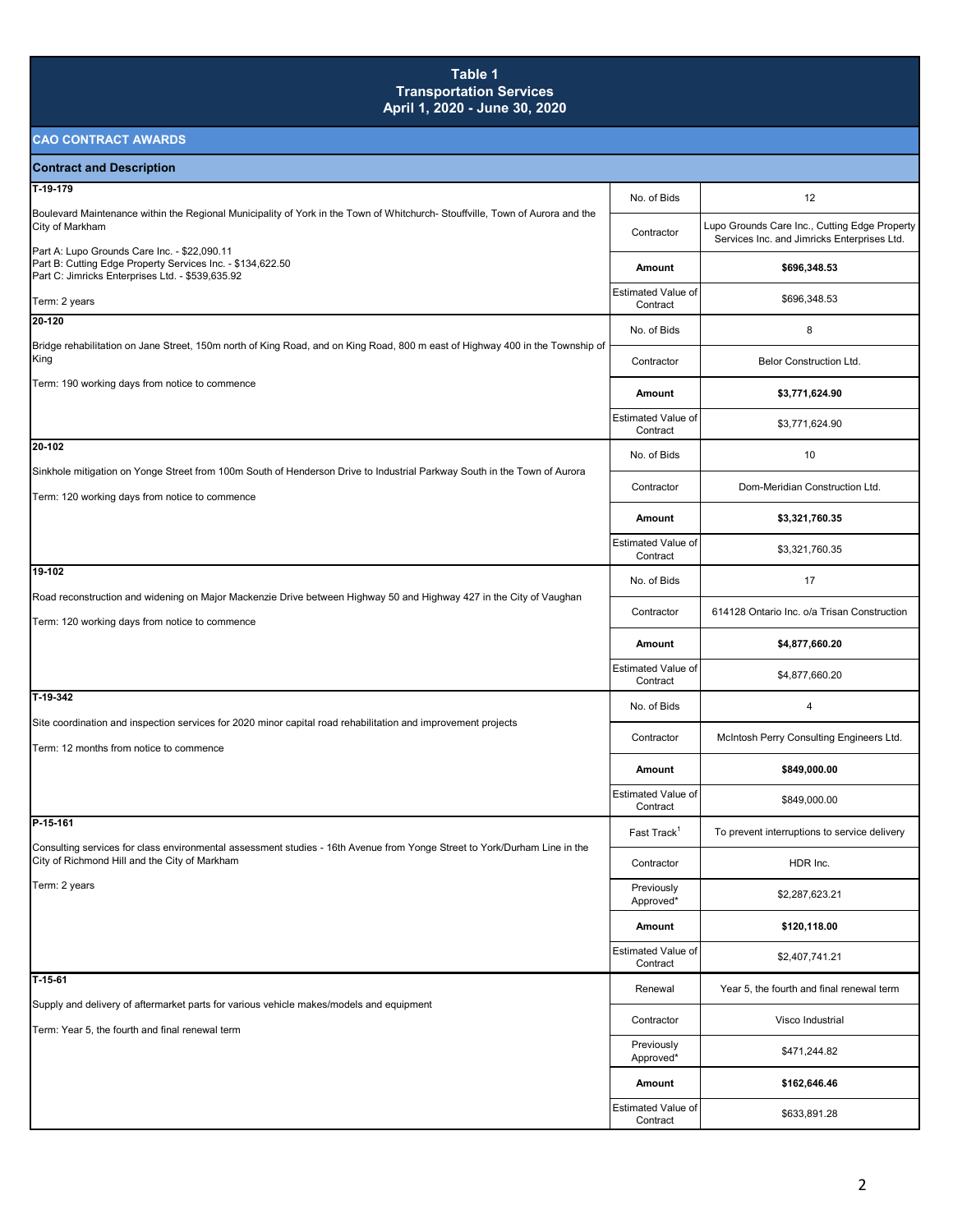| Emergency guiderail repair work<br>Powell (Richmond Hill) Contracting Ltd.<br>Contractor<br>Term: Year 3, the second of 2 additional 1 year terms<br>Previously<br>\$531,562.50<br>Approved*<br>Amount<br>\$57,498.00 |  |
|-----------------------------------------------------------------------------------------------------------------------------------------------------------------------------------------------------------------------|--|
|                                                                                                                                                                                                                       |  |
|                                                                                                                                                                                                                       |  |
|                                                                                                                                                                                                                       |  |
| Previously<br>\$589,060.50<br>Approved*                                                                                                                                                                               |  |
| CRFT-2016-07<br>Renewal<br>Year 4, the first of 2 additional 1 year terms                                                                                                                                             |  |
| Supply and delivery of bulk sodium chloride (highway coarse rock salt)<br>Compass Minerals Canada Corp.<br>Contractor                                                                                                 |  |
| Term: Year 4, the first of 2 additional 1 year terms<br>Previously<br>\$17,841,855.00                                                                                                                                 |  |
| Approved*<br>Amount<br>\$6,261,040.03                                                                                                                                                                                 |  |
| Estimated Value of<br>\$24,102,895.03<br>Contract                                                                                                                                                                     |  |
| $T-17-70$<br>Renewal<br>Year 4, the first of 2 option years                                                                                                                                                           |  |
| Supply and delivery of sodium chloride brine to various York Region District Maintenance Facilities<br>Den Mar Brines Ltd.<br>Contractor                                                                              |  |
| Term: Year 4, the first of 2 option years<br>Previously<br>\$1,088,000.00                                                                                                                                             |  |
| Approved*<br>Amount<br>\$364,117.33                                                                                                                                                                                   |  |
| Estimated Value of<br>\$1,452,117.33<br>Contract                                                                                                                                                                      |  |
| T-19-264<br>No. of Bids<br>8                                                                                                                                                                                          |  |
| Winter road maintenance operations in the York Region Southeast Patrol District<br>Melrose Paving Co. Ltd.<br>Contractor                                                                                              |  |
| Term: 5 years<br>Amount<br>\$20,334,897.82                                                                                                                                                                            |  |
| Estimated Value of<br>\$20,334,897.82                                                                                                                                                                                 |  |
| Contract<br>T-19-309                                                                                                                                                                                                  |  |
| 4<br>No. of Bids<br>Median string and boulevard hardscape trimming in various locations in York Region                                                                                                                |  |
| Forest Ridge Landscaping and Da-Key<br>Contractor<br>Part A: Forest Ridge Landscaping - \$28,874.16<br>Solutions<br>Part B: Forest Ridge Landscaping - \$41,022.80                                                    |  |
| Part C: Forest Ridge Landscaping - \$58,591.44<br>\$182,486.16<br>Amount<br>Part D: Da-Key Solutions Inc. - \$52,997.76                                                                                               |  |
| Estimated Value of<br>Term: 3 years, with the option to renew for 2 additional 1 year terms<br>\$182,486.16<br>Contract                                                                                               |  |
| T-17-01<br>Year 4, the second of 2 additional 1 year terms<br>Renewal                                                                                                                                                 |  |
| Catch basin structure cleaning including the disposal of collected liquid and solid material at various locations in<br>York Region<br>Contractor<br>Flow Kleen Technology Ltd.                                       |  |
| Term: Year 4, the second of two additional 1 year terms<br>Previously<br>\$1,590,431.54<br>Approved*                                                                                                                  |  |
| Amount<br>\$537,870.70                                                                                                                                                                                                |  |
| <b>Estimated Value of</b><br>\$2,128,302.24<br>Contract                                                                                                                                                               |  |
| T-16-142<br>Renewal<br>Year 4, the first of 2 additional 1 year terms                                                                                                                                                 |  |
| Roadway Sweeping Services<br>Contractor<br>Almon Equipment Ltd.                                                                                                                                                       |  |
| Term: Year 4, the first of 2 additional 1 year terms<br>Previously<br>\$316,050.00<br>Approved*                                                                                                                       |  |
| Amount<br>\$107,562.35                                                                                                                                                                                                |  |
| Estimated Value of<br>\$423,612.35<br>Contract                                                                                                                                                                        |  |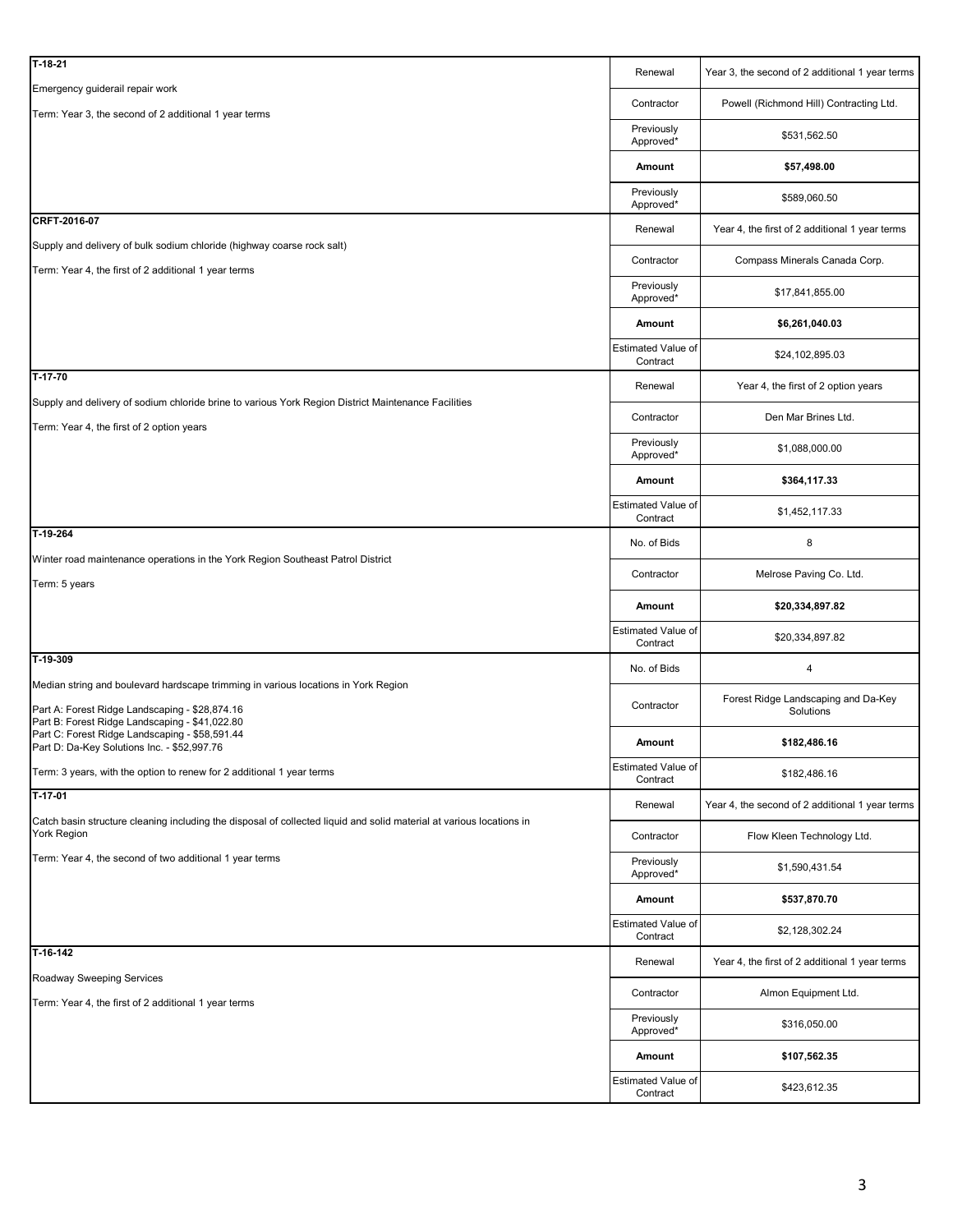| T-17-169                                                                                                                                                | Renewal                               | Year 3, the second 1 year renewal term                                                                         |
|---------------------------------------------------------------------------------------------------------------------------------------------------------|---------------------------------------|----------------------------------------------------------------------------------------------------------------|
| Supply and delivery of water-bourne traffic paint for pavement marking in various locations in York Region                                              | Contractor                            | PolyMight International Inc.                                                                                   |
| Term: Year 3, the second 1 year renewal term                                                                                                            | Previously<br>Approved*               | \$744,491.25                                                                                                   |
|                                                                                                                                                         | Amount                                | \$115,149.74                                                                                                   |
|                                                                                                                                                         | Estimated Value of                    | \$859,640.99                                                                                                   |
| $T-16-05$                                                                                                                                               | Contract<br>Renewal                   | Year 5, the fourth 1 year renewal term                                                                         |
| Drainage maintenance work to support roadside maintenance activities to ensure positive drainage and reduce potential flooding<br>issues                | Contractor                            | <b>WBE Gradall Rentals</b>                                                                                     |
| Term: Year 5, the fourth 1 year renewal term                                                                                                            | Previously                            | \$542,575.76                                                                                                   |
|                                                                                                                                                         | Approved*<br>Amount                   | \$0.00                                                                                                         |
|                                                                                                                                                         | Estimated Value of                    |                                                                                                                |
|                                                                                                                                                         | Contract                              | \$542,575.76                                                                                                   |
| <b>PR7607</b><br>To provide COVID-19 disinfection services at various YRT facilities                                                                    | Emergency <sup>3</sup>                | COVID-19 response to support enhanced<br>cleaning and disinfection services at YRT<br>facilities and garages   |
| Term: 6 months                                                                                                                                          | Contractor                            | SQM Janitorial Services Inc.                                                                                   |
|                                                                                                                                                         | Previously<br>Approved*               | \$0.00                                                                                                         |
|                                                                                                                                                         | Amount                                | \$324,000.00                                                                                                   |
|                                                                                                                                                         | Estimated Value of<br>Contract        | \$324,000.00                                                                                                   |
| <b>PR7760</b><br>To supply driver shields for YRT Bus Fleet related to COVID-19                                                                         | $E$ mergency <sup>3</sup>             | COVID-19 response to support physical<br>distancing measures to protect drivers and<br>travellers on YRT buses |
| Term: 12 months                                                                                                                                         | Contractor                            | EPD Engineered Plastic Designs Inc.                                                                            |
|                                                                                                                                                         | Previously<br>Approved*               | \$0.00                                                                                                         |
|                                                                                                                                                         | Amount                                | \$189,175.68                                                                                                   |
|                                                                                                                                                         | Estimated Value of<br>Contract        | \$189,175.68                                                                                                   |
| T-19-324                                                                                                                                                | No. of Bids                           | 6                                                                                                              |
| Catch basin, maintenance hole and curb repair<br>Term: 1 year                                                                                           | Contractor                            | Bennington Construction Ltd.                                                                                   |
|                                                                                                                                                         | Amount                                | \$588,957.70                                                                                                   |
|                                                                                                                                                         | <b>Estimated Value of</b><br>Contract | \$588,957.70                                                                                                   |
| <b>COMMISSIONER CONTRACT AWARDS</b>                                                                                                                     |                                       |                                                                                                                |
| <b>Contract and Description</b>                                                                                                                         |                                       |                                                                                                                |
| T-19-83                                                                                                                                                 | No. of Bids                           | 4                                                                                                              |
| Supply and delivery of authorized original equipment manufacturer parts and service for John Deere, New Holland, Kubota and<br>Toro tractors and mowers | Contractor                            | Hutchinson Farm Supply Inc., McCauley<br>Equipment Sales Ltd. and Kooy Brothers                                |
| Part A: Hutchinson Farm Supply Inc. - \$85,250<br>Part B: McCauley Equipment Sales Ltd. - \$123,600                                                     | Amount                                | Equipment Ltd.<br>\$315,830.00                                                                                 |
| Part C: Kooy Brothers Equipment Ltd. - \$53,490<br>Part D: Kooy Brothers Equipment Ltd. - \$53,490                                                      | Estimated Value of<br>Contract        | \$315,830.00                                                                                                   |
| 20-205                                                                                                                                                  | No. of Bids                           | 8                                                                                                              |
| Installation of illumination at various locations in York Region                                                                                        | Contractor                            | Fellmore Electrical Contractors Ltd.                                                                           |
| Term: 40 working days from notice to commence                                                                                                           | Amount                                | \$160,244.62                                                                                                   |
|                                                                                                                                                         | Estimated Value of<br>Contract        | \$160,244.62                                                                                                   |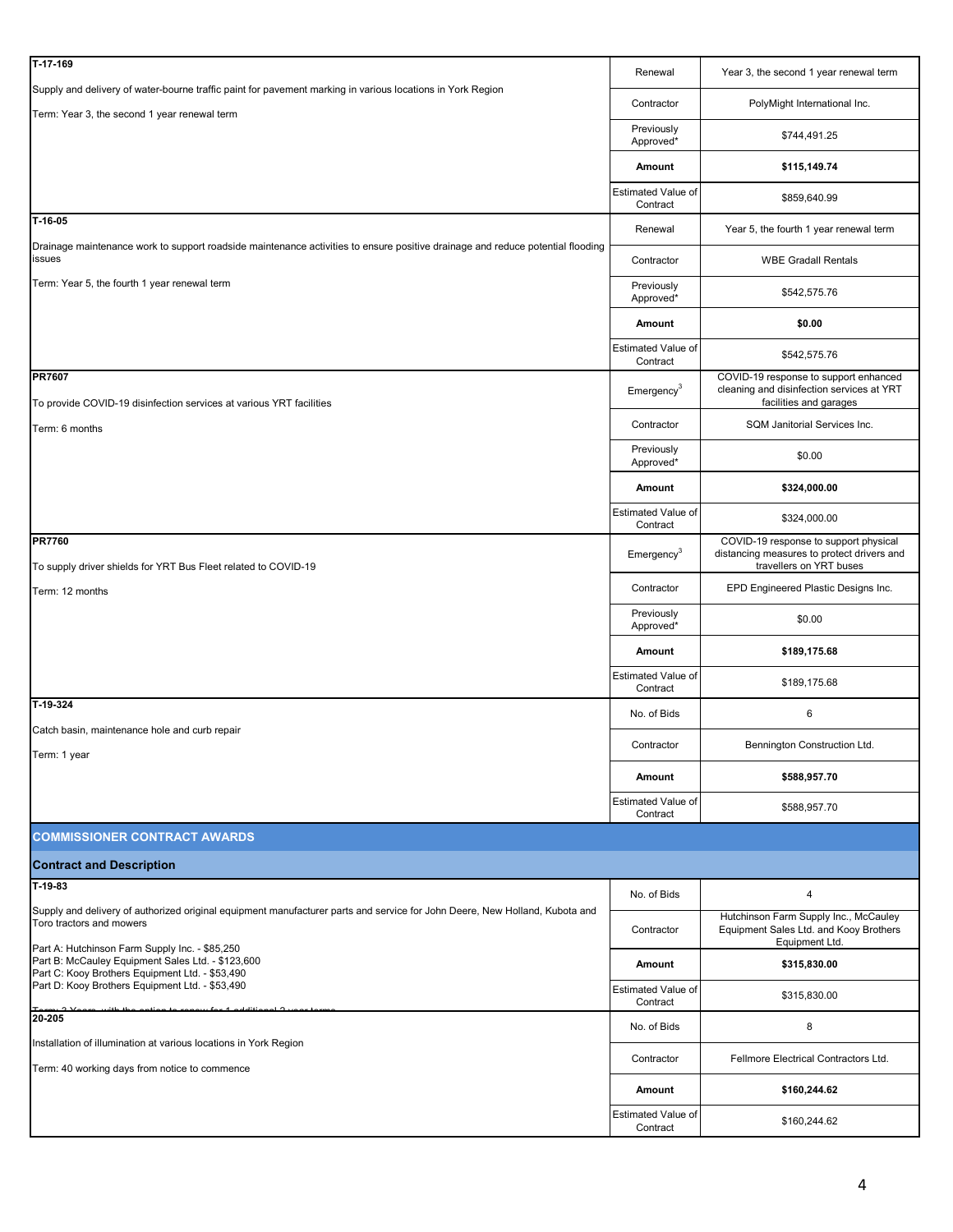| 8 Commissioner Awards - Transportation Services                                                                             | <b>TOTAL</b>                          | \$1,642,508.54                                  |
|-----------------------------------------------------------------------------------------------------------------------------|---------------------------------------|-------------------------------------------------|
| 18 CAO Awards - Transportation Services                                                                                     | <b>TOTAL</b>                          | \$42,861,913.95                                 |
|                                                                                                                             | Estimated Value of<br>Contract        | \$185,924.20                                    |
|                                                                                                                             | Amount                                | \$38,061.80                                     |
|                                                                                                                             | Previously<br>Approved*               | \$147,862.40                                    |
| Term: Year 5, the second of 2 additional 1 year terms                                                                       | Contractor                            | A & G The Road Cleaners Ltd.                    |
| T-15-142<br>Mobile screening services to separate debris from soil collected from ditching and to clean-up boulevards/roads | Renewal                               | Year 5, the second of 2 additional 1 year terms |
|                                                                                                                             | Estimated Value of<br>Contract        | \$207,966.00                                    |
|                                                                                                                             | Amount                                | \$207,966.00                                    |
| Term: 30 working days from notice to commence                                                                               | Contractor                            | <b>Dufferin Construction Company</b>            |
| T-19-319<br>Ditch repairs at various locations in York Region                                                               | No. of Bids                           | 5                                               |
|                                                                                                                             | <b>Estimated Value of</b><br>Contract | \$186,500.00                                    |
|                                                                                                                             | Amount                                | \$186,500.00                                    |
| Term: 3 years, with the option to renew for 1 additional 2 year term                                                        | Contractor                            | Southlake Ford Lincoln                          |
| T-19-326<br>Supply and delivery of authorized Ford original equipment manufacturers OEM parts and service                   | No. of Bids                           | $\mathbf{1}$                                    |
|                                                                                                                             | <b>Estimated Value of</b><br>Contract | \$319,438.88                                    |
|                                                                                                                             | Amount                                | \$319,438.88                                    |
| Term: 60 working days from notice to commence                                                                               | Contractor                            | TM3 Inc.                                        |
| 20-203<br>Installation of traffic control signals in the City of Markham                                                    | No. of Bids                           | $\,6$                                           |
|                                                                                                                             | <b>Estimated Value of</b><br>Contract | \$414,467.24                                    |
|                                                                                                                             | Amount                                | \$414,467.24                                    |
| Term: 30 working days from notice to commence                                                                               | Contractor                            | <b>IPAC Paving Limited</b>                      |
| T-19-290<br>Asphalt edge repair, pavement marking and granular sealing at various locations in York Region                  | No. of Bids                           | 6                                               |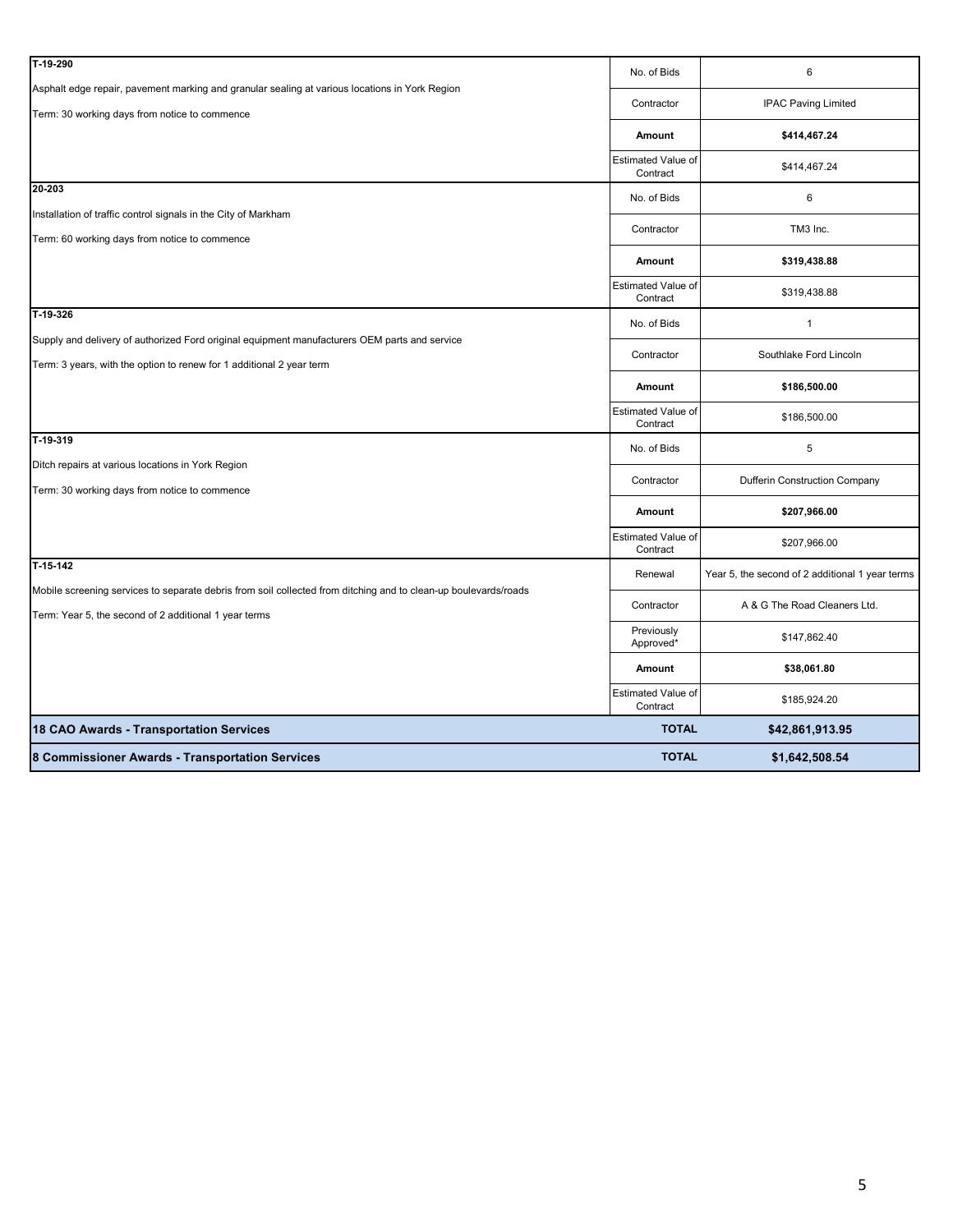### **Table 2 Environmental Services April 1, 2020 - June 30, 2020**

| <b>Contract and Description</b>                                                                                                                                                             |                                       |                                                                         |
|---------------------------------------------------------------------------------------------------------------------------------------------------------------------------------------------|---------------------------------------|-------------------------------------------------------------------------|
| P-19-273                                                                                                                                                                                    | No. of Bids                           | 6                                                                       |
| Design, contract administration and site inspection for Keswick Water Resource Recovery Facility aeration blower replacement<br>Term: Anticipated to be completed by November 30, 2024      | Contractor                            | <b>ETO Solutions</b>                                                    |
|                                                                                                                                                                                             | Amount                                | \$817,177.50                                                            |
|                                                                                                                                                                                             | <b>Estimated Value of</b><br>Contract | \$817,177.50                                                            |
| $T-19-242$                                                                                                                                                                                  | No. of Bids                           | $\mathbf 3$                                                             |
| Tree planting and associated establishment activities including watering at various locations in York Region<br>Term: 1 year, with renewal option for 4 additional 1 year terms             | Contractor                            | Titanium Contracting Inc.                                               |
|                                                                                                                                                                                             | Amount                                | \$1,148,630.50                                                          |
|                                                                                                                                                                                             | Estimated Value of<br>Contract        | \$1,148,630.50                                                          |
| T-19-105                                                                                                                                                                                    | No. of Bids                           | $\mathbf 3$                                                             |
| Landscape maintenance in the City of Markham, City of Richmond Hill, Town of Aurora and Town of Whitchurch- Stouffville<br>Term: 1 year, with option to renew for 4 additional 1 year terms | Contractor                            | Forest Ridge Landscaping Inc.                                           |
|                                                                                                                                                                                             | Amount                                | \$546,226.59                                                            |
|                                                                                                                                                                                             | <b>Estimated Value of</b><br>Contract | \$546,226.59                                                            |
| $P-20-58$                                                                                                                                                                                   | No. of Bids                           | $\overline{4}$                                                          |
| Engineering services for the design, contract administration and site inspection services for the West Woodbridge Elevated Tank<br>Upgrades in the City of Vaughan                          | Contractor                            | The Municipal Infrastructure Group Ltd.                                 |
| Term: Anticipated to be completed by January 31, 2022                                                                                                                                       | Amount                                | \$682,443.00                                                            |
|                                                                                                                                                                                             | <b>Estimated Value of</b><br>Contract | \$682,443.00                                                            |
| PO95472                                                                                                                                                                                     | Emergency <sup>3</sup>                | COVID-19 response to provide personal<br>protective equipment for staff |
| To provide COVID-19 related ear loop masks for York Region staff<br>Term: 1 month                                                                                                           | Contractor                            | Imperial Ace Consultants Inc.                                           |
|                                                                                                                                                                                             | Previously<br>Approved*               | \$0.00                                                                  |
|                                                                                                                                                                                             | Amount                                | \$200,000.00                                                            |
|                                                                                                                                                                                             | <b>Estimated Value of</b><br>Contract | \$200,000.00                                                            |
| <b>COMMISSIONER CONTRACT AWARDS</b>                                                                                                                                                         |                                       |                                                                         |
| <b>Contract and Description</b>                                                                                                                                                             |                                       |                                                                         |
| $T-19-80$                                                                                                                                                                                   | No. of Bids                           | $\mathbf{1}$                                                            |
| Woody Vegetation Maintenance within regional road rights-of-way                                                                                                                             | Contractor                            | W.M. Weller Tree Service Ltd.                                           |
| Term: 60 days from notice to commence (for each year from 2020-2022)                                                                                                                        | Amount                                | \$358,700.00                                                            |
|                                                                                                                                                                                             | Estimated Value of<br>Contract        | \$358,700.00                                                            |
|                                                                                                                                                                                             |                                       |                                                                         |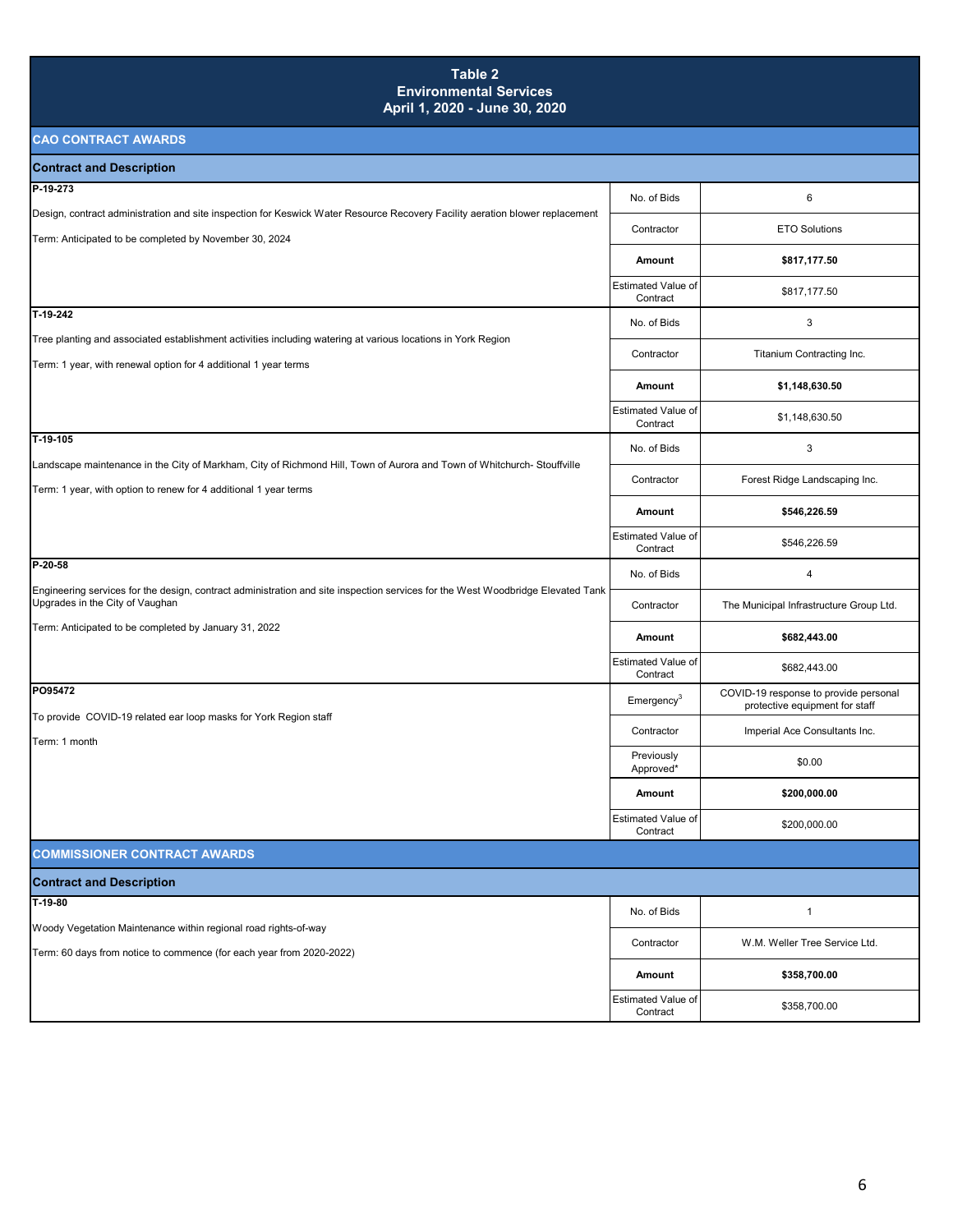| P-20-25                                                                                                                                                                                              | No. of Bids                           | 5                                               |
|------------------------------------------------------------------------------------------------------------------------------------------------------------------------------------------------------|---------------------------------------|-------------------------------------------------|
| Design, Contract Administration and Site Inspection Services for the Aurora Wells 1-4 Treatment Facility Standby Generator<br>Replacement Project located at 2 Water Well Lane in the Town of Aurora | Contractor                            | ETO Solutions Corp                              |
| Term: Anticipated to be completed by April 30, 2024                                                                                                                                                  | Amount                                | \$441,941.50                                    |
|                                                                                                                                                                                                      | <b>Estimated Value of</b><br>Contract | \$441,941.50                                    |
| $T-17-44$                                                                                                                                                                                            | Renewal                               | Year 4, the second of 2 additional 1 year terms |
| Inspection and Testing of Electrical Equipment and High Voltage Systems at Various Water and Wastewater Facilities<br>Term: Year 4, the first of 2 additional 1 year terms                           | Contractor                            | Ainsworth Inc.                                  |
|                                                                                                                                                                                                      | Previously<br>Approved*               | \$201,349.00                                    |
|                                                                                                                                                                                                      | Amount                                | \$72,322.75                                     |
|                                                                                                                                                                                                      | <b>Estimated Value of</b><br>Contract | \$273,671.75                                    |
| 5 CAO Awards - Environmental Services                                                                                                                                                                | <b>TOTAL</b>                          | \$3,394,477.59                                  |
| 3 Commissioner Awards - Environmental Services                                                                                                                                                       | <b>TOTAL</b>                          | \$872,964.25                                    |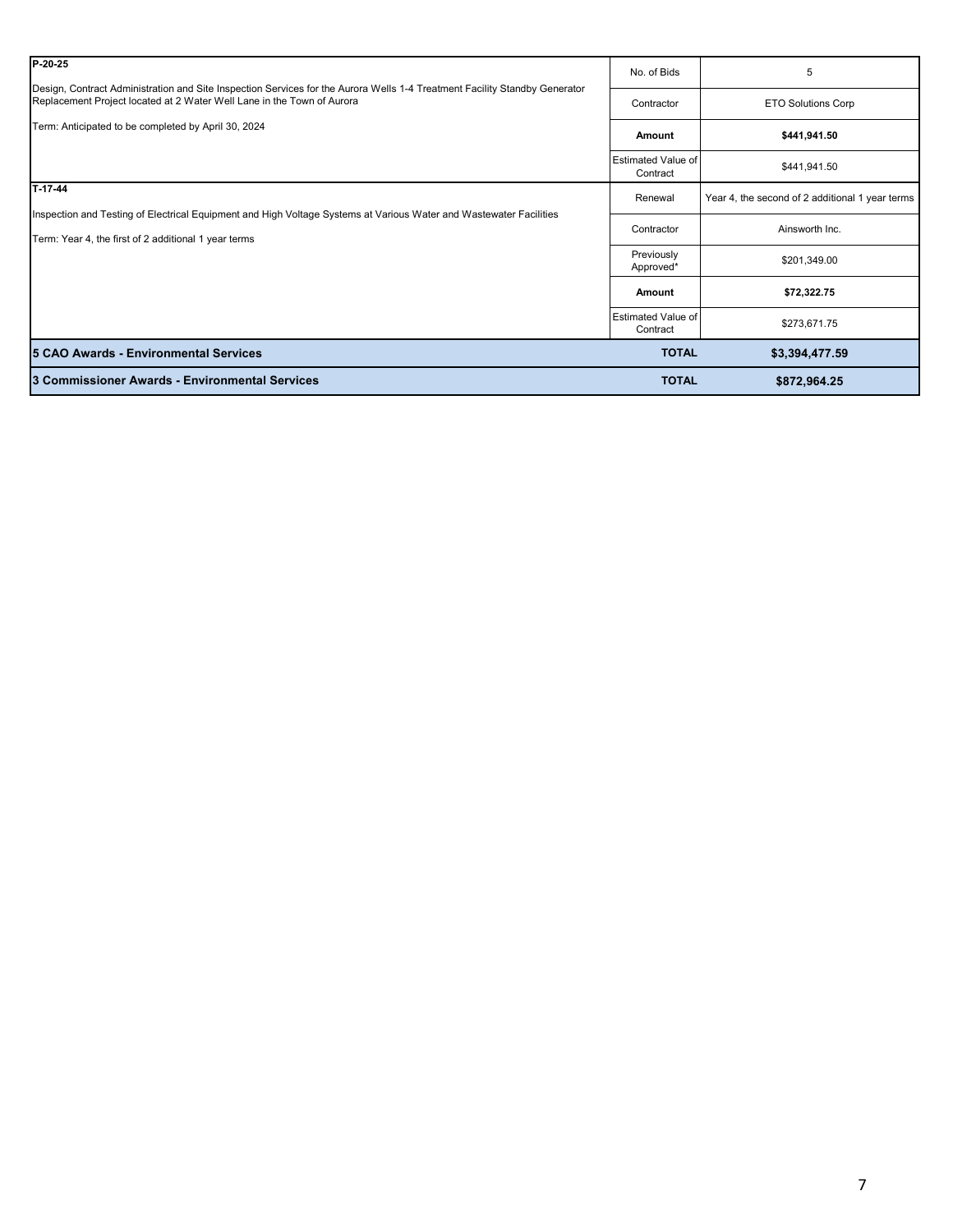### **Table 3 Corporate Services April 1, 2020 - June 30, 2020**

| -----------------                                                                                                                                                    |                                       |                                             |
|----------------------------------------------------------------------------------------------------------------------------------------------------------------------|---------------------------------------|---------------------------------------------|
| <b>Contract and Description</b>                                                                                                                                      |                                       |                                             |
| T-19-132                                                                                                                                                             | No. of Bids                           | 3                                           |
| Upgrades to the emergency power generator system at 194 Eagle Street and 200 Eagle Street in the Town of Newmarket<br>Term: 180 working days from notice to commence | Contractor                            | P.H.E. Contractor Sales Ltd.                |
|                                                                                                                                                                      | Amount                                | \$1,561,557.12                              |
|                                                                                                                                                                      | Estimated Value of<br>Contract        | \$1,561,557.12                              |
| $T-19-16$                                                                                                                                                            | No. of Bids                           | $\,$ 5 $\,$                                 |
| Construction of the Paramedic Response Station No. 29 located at 107 Glen Cameron Road in the City of Markham                                                        | Contractor                            | M.J. Dixon                                  |
| Term: 320 days from notice to commence                                                                                                                               | Amount                                | \$4,173,000.00                              |
|                                                                                                                                                                      | <b>Estimated Value of</b><br>Contract | \$4,173,000.00                              |
| T-19-338                                                                                                                                                             | No. of Bids                           | 5                                           |
| Replacement of existing flat roofs at the Georgina Water Treatment Plant at 27135 Kennedy Road in the Town of Georgina                                               | Contractor                            | Semple Gooder Roofing Corporation           |
| Term: 80 working days from notice to commence                                                                                                                        | Amount                                | \$1,022,305.50                              |
|                                                                                                                                                                      | <b>Estimated Value of</b><br>Contract | \$1,022,305.50                              |
| P-14-119                                                                                                                                                             | Emergency <sup>3</sup>                | 1 year extension                            |
| Service provision of the Employee Recognition Program as a recent procurement attempt was not successful, therefore requiring<br>CAO approval for a 1 year extension | Contractor                            | Achievers Solutions Inc.                    |
| Term: Year 6, until May 25, 2021                                                                                                                                     | Previously<br>Approved*               | \$1,506,702.40                              |
|                                                                                                                                                                      | Amount                                | \$107,500.00                                |
|                                                                                                                                                                      | <b>Estimated Value of</b><br>Contract | \$1,614,202.40                              |
| PO92731                                                                                                                                                              | Fast Track <sup>1</sup>               | To prevent interruption to service delivery |
| Design work for office retrofit at 20849 Dalton Road, in the Town of Georgina                                                                                        | Contractor                            | G. Bruce Stratton Architects                |
| Term: Anticipated to be completed by September 30, 2021                                                                                                              | Previously<br>Approved*               | \$69,930.00                                 |
|                                                                                                                                                                      | Amount                                | \$14,400.00                                 |
|                                                                                                                                                                      | Estimated Value of<br>Contract        | \$84,330.00                                 |
| <b>COMMISSIONER CONTRACT AWARDS</b>                                                                                                                                  |                                       |                                             |
| <b>Contract and Description</b>                                                                                                                                      |                                       |                                             |
| T-19-269                                                                                                                                                             | No. of Bids                           | 13                                          |
| Replacement of walkways and landscape surfaces at 145 Harry Walker Parkway North in the Town of Newmarket                                                            | Contractor                            | Kings Valley Landscape Contractors Inc.     |
| Term: 30 working days from notice to commence                                                                                                                        | Amount                                | \$284,725.50                                |
|                                                                                                                                                                      | Estimated Value of                    | \$284,725.50                                |
|                                                                                                                                                                      | Contract                              |                                             |
| 5 CAO Awards - Corporate Services                                                                                                                                    | <b>TOTAL</b>                          | \$6,878,762.62                              |
| 1 Commissioner Awards - Corporate Services                                                                                                                           | <b>TOTAL</b>                          | \$284,725.50                                |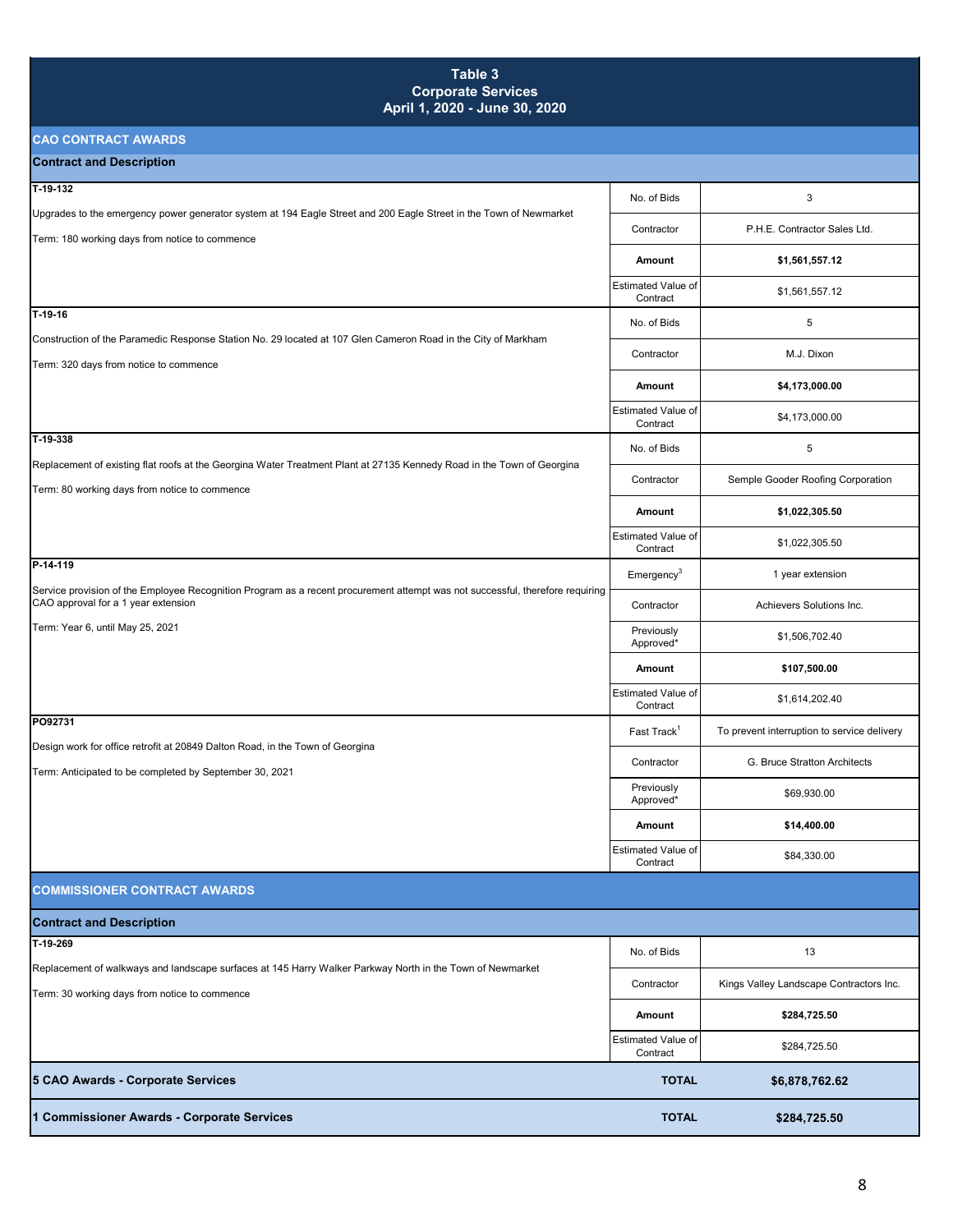### **Table 4 Community & Health Services April 1, 2020 - June 30, 2020**

| <b>Contract and Description</b>                                                                                                                 |                                       |                                                                                                                                                                   |
|-------------------------------------------------------------------------------------------------------------------------------------------------|---------------------------------------|-------------------------------------------------------------------------------------------------------------------------------------------------------------------|
| P-16-95                                                                                                                                         | Renewal                               | Year 4, the first of 2 additional 1 year terms                                                                                                                    |
| Provision of a food product procurement services program for long-term care homes in York Region                                                |                                       |                                                                                                                                                                   |
| Term: Year 4, the first of 2 additional 1 year terms                                                                                            | Contractor                            | Sysco Toronto                                                                                                                                                     |
|                                                                                                                                                 | Previously<br>Approved*               | \$3,350,000.00                                                                                                                                                    |
|                                                                                                                                                 | Amount                                | \$1,124,200.00                                                                                                                                                    |
|                                                                                                                                                 | <b>Estimated Value of</b><br>Contract | \$4,474,200.00                                                                                                                                                    |
| PR7623                                                                                                                                          | $\mathsf{Emergency}^3$                | COVID-19 response to ensure the safety of<br>Paramedic and Senior Services staff                                                                                  |
| A blanket purchase order for COVID-19 related to the purchase of surgical face masks and other personal protective equipment<br>Term: 12 months | Contractor                            | Trademark Industries Inc.                                                                                                                                         |
|                                                                                                                                                 | Previously<br>Approved*               | \$0.00                                                                                                                                                            |
|                                                                                                                                                 | Amount                                | \$500,000.00                                                                                                                                                      |
|                                                                                                                                                 | Estimated Value of<br>Contract        | \$500,000.00                                                                                                                                                      |
| PR7610                                                                                                                                          | Emergency <sup>3</sup>                | COVID-19 response to ensure the safety of<br>Paramedic and Senior Services staff                                                                                  |
| A blanket purchase order for COVID-19 related to the supply and delivery of gloves and other personal protective equipment<br>Term: 12 months   | Contractor                            | Mark's Work Wearhouse Ltd.                                                                                                                                        |
|                                                                                                                                                 | Previously<br>Approved*               | \$0.00                                                                                                                                                            |
|                                                                                                                                                 | Amount                                | \$500,000.00                                                                                                                                                      |
|                                                                                                                                                 | Estimated Value of<br>Contract        | \$500,000.00                                                                                                                                                      |
| PR7636                                                                                                                                          | $E$ mergency <sup>3</sup>             | COVID-19 response to ensure the safety of<br>Paramedic and Senior Services staff                                                                                  |
| A blanket purchase order for COVID-19 related to the supply and delivery of face shields and other personal protective<br>equipment             | Contractor                            | Storage Power Solutions Inc.                                                                                                                                      |
| Term: 12 months                                                                                                                                 | Previously<br>Approved*               | \$0.00                                                                                                                                                            |
|                                                                                                                                                 | Amount                                | \$200,000.00                                                                                                                                                      |
|                                                                                                                                                 | Estimated Value of<br>Contract        | \$200,000.00                                                                                                                                                      |
| PR7691<br>To provide facility (approx. 50 hotel rooms) per day per month and associated amenities                                               | $E$ mergency <sup>3</sup>             | COVID-19 response to open a transitional<br>shelter for people experiencing homelessness<br>as per the Social Service Response to the<br>COVID-19 Global Pandemic |
| Term: 3 months                                                                                                                                  | Contractor                            | The Kingsbridge Centre                                                                                                                                            |
|                                                                                                                                                 | Previously<br>Approved*               | \$0.00                                                                                                                                                            |
|                                                                                                                                                 | Amount                                | \$1,191,242.00                                                                                                                                                    |
|                                                                                                                                                 | Estimated Value of<br>Contract        | \$1,191,242.00                                                                                                                                                    |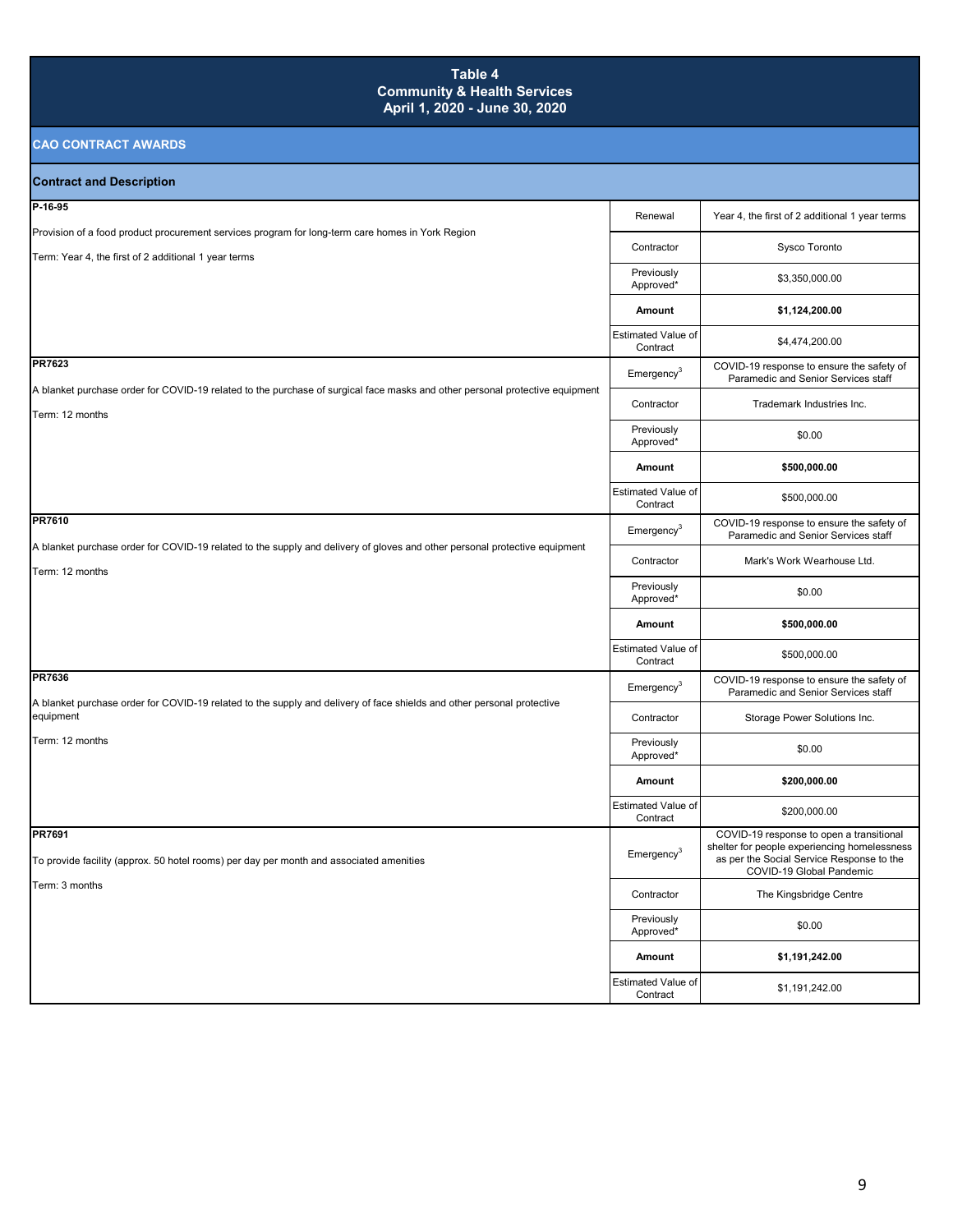| <b>PR7695</b>                                                                                                                                     |                                       | COVID-19 response to open a transitional                                                                                              |
|---------------------------------------------------------------------------------------------------------------------------------------------------|---------------------------------------|---------------------------------------------------------------------------------------------------------------------------------------|
| Managing of day-to-day operations for the shelter 24/7 and provision of direct client service                                                     | $E$ mergency <sup>3</sup>             | shelter for people experiencing homelessness<br>as per the Social Service Response to the<br>COVID-19 Global Pandemic                 |
| Term: 3 months                                                                                                                                    | Contractor                            | The Governing Council of the Salvation Army in<br>Canada (The Salvation Army)                                                         |
|                                                                                                                                                   | Previously<br>Approved*               | \$0.00                                                                                                                                |
|                                                                                                                                                   | Amount                                | \$204,071.04                                                                                                                          |
|                                                                                                                                                   | Estimated Value of<br>Contract        | \$204,071.04                                                                                                                          |
| <b>PR7652</b>                                                                                                                                     | Emergency <sup>3</sup>                | COVID-19 response to ensure the safety of<br>Paramedic and Senior Services staff                                                      |
| A blanket purchase order for COVID-19 related to the supply and delivery of face shields                                                          | Contractor                            | Bauer Hockey Ltd.                                                                                                                     |
| Term: 12 months                                                                                                                                   | Previously<br>Approved*               | \$0.00                                                                                                                                |
|                                                                                                                                                   | Amount                                | \$975,000.00                                                                                                                          |
|                                                                                                                                                   | Estimated Value of<br>Contract        | \$975,000.00                                                                                                                          |
| <b>PR7704</b>                                                                                                                                     | Emergency <sup>3</sup>                | COVID-19 response to ensure the safety of<br>Paramedic and Senior Services staff                                                      |
| A blanket purchase order for COVID-19 related to the supply and delivery of disposable level 2 isolation gowns<br>Term: 12 months                 | Contractor                            | 1520198 Ont Inc. o/a DK International                                                                                                 |
|                                                                                                                                                   | Previously<br>Approved*               | \$0.00                                                                                                                                |
|                                                                                                                                                   | Amount                                | \$659,450.00                                                                                                                          |
|                                                                                                                                                   | <b>Estimated Value of</b><br>Contract | \$659,450.00                                                                                                                          |
| PR7630<br>To provide day-to-day operations services at the COVID-19 self-isolation shelter located in the Leeder Place Family Shelter             | Emergency <sup>3</sup>                | COVID-19 response to support shelter services<br>at the COVID-19 self-isolation shelter located in<br>the Leeder Place Family Shelter |
| Term: 12 months                                                                                                                                   | Contractor                            | <b>Blue Door Shelters</b>                                                                                                             |
|                                                                                                                                                   | Previously<br>Approved*               | \$0.00                                                                                                                                |
|                                                                                                                                                   | Amount                                | \$150,000.00                                                                                                                          |
|                                                                                                                                                   | Estimated Value of<br>Contract        | \$150,000.00                                                                                                                          |
| <b>PR7630</b><br>To provide onsite nursing and personal care services at the COVID-19 self-isolation shelter located in the Leeder Place Family   | $E$ mergency <sup>3</sup>             | COVID-19 response to support shelter services<br>at the COVID-19 self-isolation shelter located in<br>the Leeder Place Family Shelter |
| Shelter<br>Term: 12 months                                                                                                                        | Contractor                            | Bayshore HealthCare                                                                                                                   |
|                                                                                                                                                   | Previously<br>Approved*               | \$0.00                                                                                                                                |
|                                                                                                                                                   | Amount                                | \$150,000.00                                                                                                                          |
|                                                                                                                                                   | Estimated Value of<br>Contract        | \$150,000.00                                                                                                                          |
| PR7630<br>To provide onsite security services at the shelter at the COVID-19 self-isolation shelter located in the Leeder Place Family<br>Shelter | Emergency <sup>3</sup>                | COVID-19 response to support shelter services<br>at the COVID-19 self-isolation shelter located in<br>the Leeder Place Family Shelter |
| Term: 12 months                                                                                                                                   | Contractor                            | Garda Security Group                                                                                                                  |
|                                                                                                                                                   | Previously<br>Approved*               | \$0.00                                                                                                                                |
|                                                                                                                                                   | Amount                                | \$150,000.00                                                                                                                          |
|                                                                                                                                                   | Estimated Value of<br>Contract        | \$150,000.00                                                                                                                          |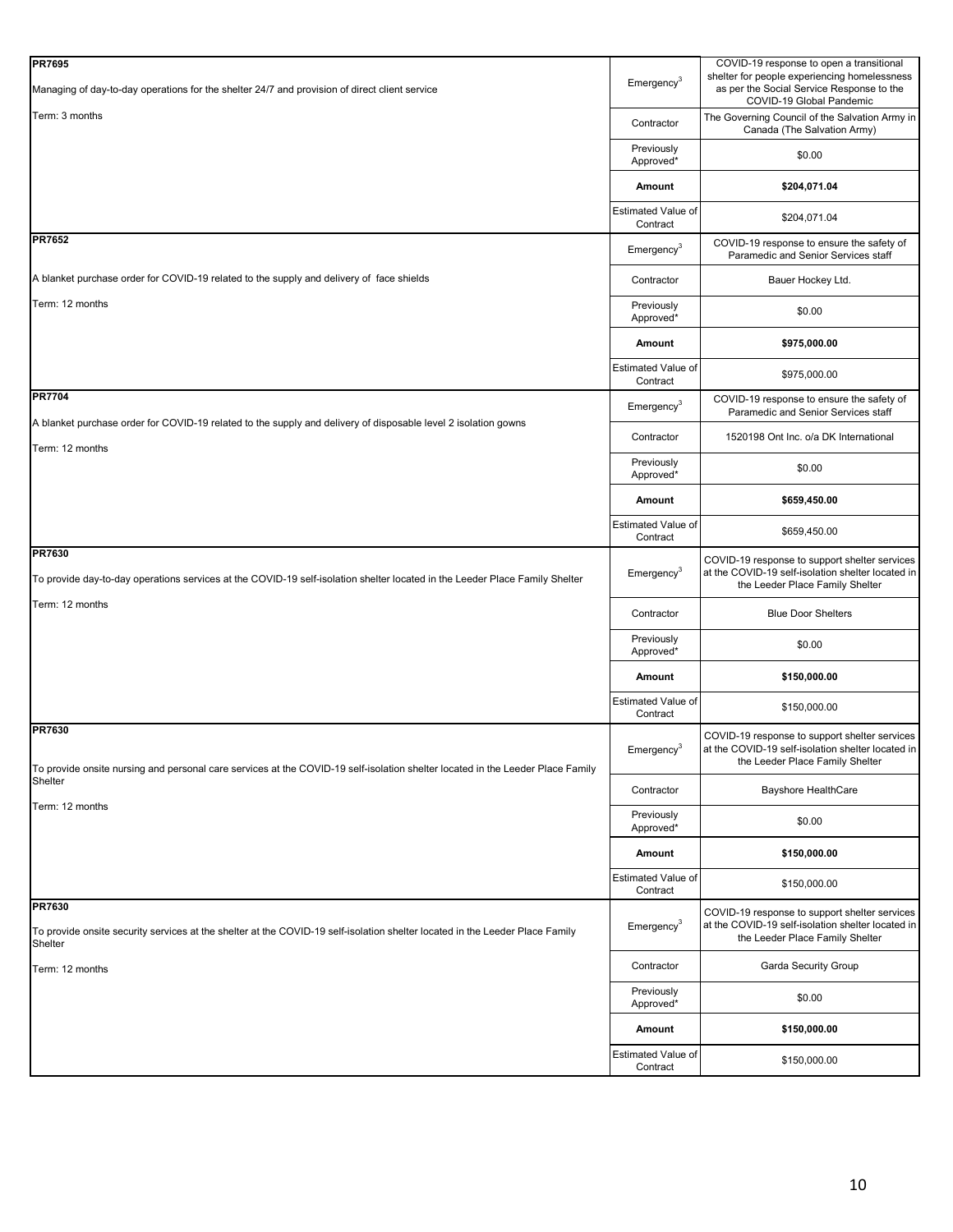| <b>PR7630</b>                                                                                                                                                |                                | COVID-19 response to support shelter services                                        |
|--------------------------------------------------------------------------------------------------------------------------------------------------------------|--------------------------------|--------------------------------------------------------------------------------------|
| To provide onsite nursing and personal care services tat the COVID-19 self-isolation shelter located in the Leeder Place Family<br>Shelter                   | $E$ mergency <sup>3</sup>      | at the COVID-19 self-isolation shelter located in<br>the Leeder Place Family Shelter |
| Term: 12 months                                                                                                                                              | Contractor                     | <b>GEM Health Care Services</b>                                                      |
|                                                                                                                                                              | Previously<br>Approved*        | \$0.00                                                                               |
|                                                                                                                                                              | Amount                         | \$150,000.00                                                                         |
|                                                                                                                                                              | Estimated Value of<br>Contract | \$150,000.00                                                                         |
| PO86631                                                                                                                                                      | Renewal                        | Year 6, the fifth of 5 additional 1 year terms                                       |
| Repair and maintenance services for paramedic vehicles                                                                                                       | Contractor                     | Fortech Automotive                                                                   |
| Term: Year 6, the last of 5 additional 1 year terms                                                                                                          | Previously<br>Approved*        | \$608,500.00                                                                         |
|                                                                                                                                                              | Amount                         | \$175,000.00                                                                         |
|                                                                                                                                                              | Estimated Value of<br>Contract | \$783,500.00                                                                         |
| PO88996                                                                                                                                                      | Renewal                        | Year 5, the fourth 1 year renewal terms                                              |
| Telephone translation services for program areas including Ontario Works, Access York, Child Care Services, Early Intervention<br>Services and Public Health | Contractor                     | Language Line Services Inc.                                                          |
| Term: Year 5, the fourth 1 year renewal terms                                                                                                                | Previously<br>Approved*        | \$929,105.20                                                                         |
|                                                                                                                                                              | Amount                         | \$163,264.54                                                                         |
|                                                                                                                                                              | Estimated Value of<br>Contract | \$1,092,369.74                                                                       |
| <b>COMMISSIONER CONTRACT AWARDS</b>                                                                                                                          |                                |                                                                                      |
| <b>Contract and Description</b>                                                                                                                              |                                |                                                                                      |
| RFP-2017-23-P                                                                                                                                                | Renewal                        |                                                                                      |
|                                                                                                                                                              |                                | Year 4, the first of 2 additional 1 year terms                                       |
| Provision of custodial supplies in accordance with the York Region Purchasing Cooperative                                                                    |                                |                                                                                      |
| Term: Year 4, with an option to renew for 2 additional 1 year terms                                                                                          | Contractor                     | Swish Maintenance Ltd.                                                               |
|                                                                                                                                                              | Previously<br>Approved*        | \$250,000.00                                                                         |
|                                                                                                                                                              | Amount                         | \$81,520.00                                                                          |
|                                                                                                                                                              | Estimated Value of<br>Contract | \$331,520.00                                                                         |
| PO88026                                                                                                                                                      | Renewal                        | Year 5, the fourth 1 year renewal term                                               |
| Physician services in York Region public health sexual health clinics<br>Term: Year 5, the fourth 1 year renewal term                                        | Contractor                     | Dr. Amy Tung                                                                         |
|                                                                                                                                                              | Previously<br>Approved*        | \$128,000.00                                                                         |
|                                                                                                                                                              | Amount                         | \$32,000.00                                                                          |
|                                                                                                                                                              | Estimated Value of<br>Contract | \$160,000.00                                                                         |
| 14 CAO Awards - Community and Health Services                                                                                                                | <b>TOTAL</b>                   | \$6,292,227.58                                                                       |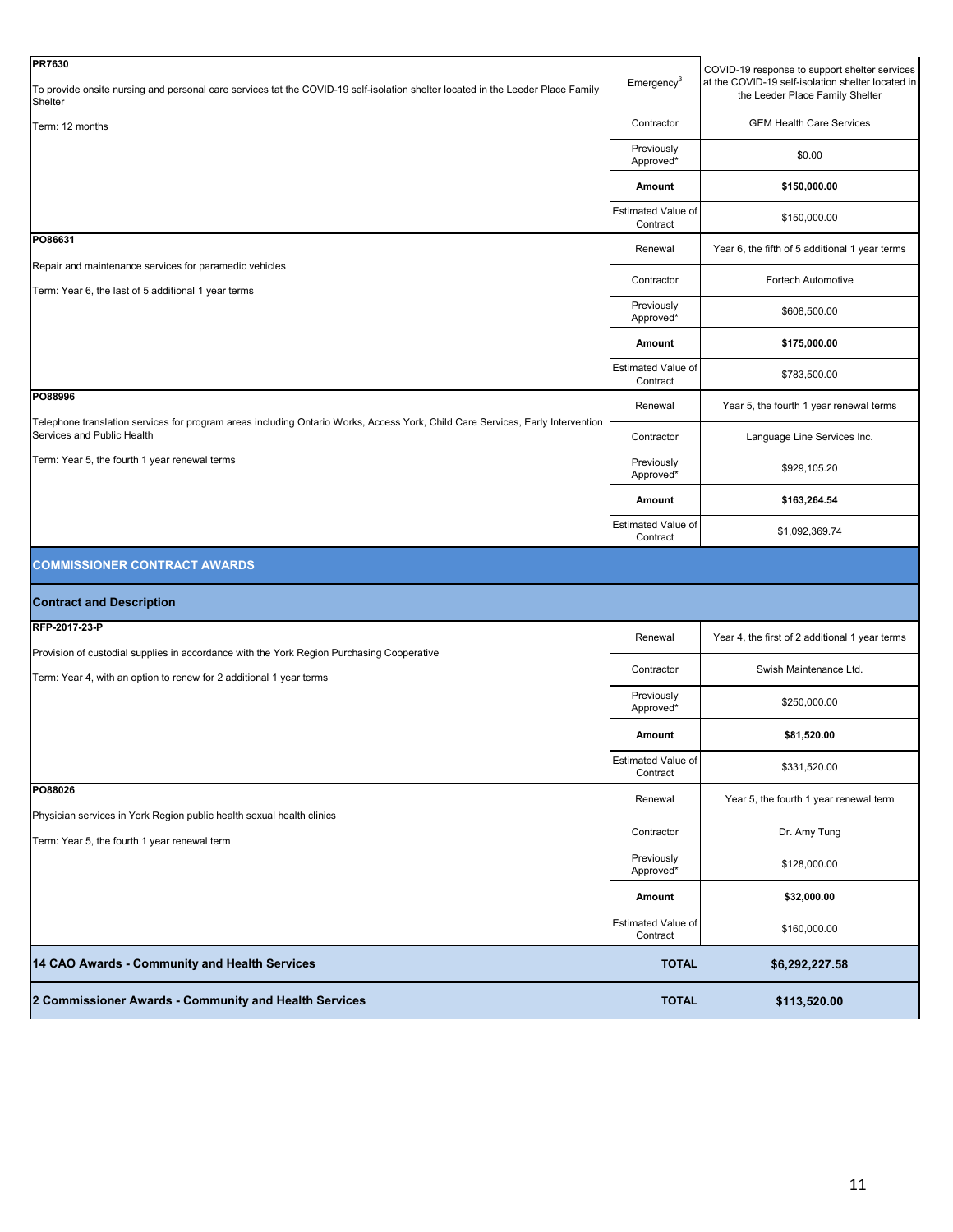### **CAO CONTRACT AWARDS Contract and Description** Renewal Extension of term from October 31, 2020 to September 8, 2021 Contractor **Bell Canada** Previously \$146,531.00<br>Approved\* \$146,531.00 **Amount \$59,795.87 Estimated Value of**<br>Contract \$206,326.87 **COMMISSIONER CONTRACT AWARDS Contract and Description** No. of Bids 9 Contractor **Glasshouse Systems Inc. Amount \$199,553.51** Estimated Value of \$199,553.51 Renewal | Year 9 Contractor **Contractor** Open Text Corporation Previously Previously<br>Approved\* \$3,349,094.45 **Amount \$816,038.29** Estimated Value of \$4,165,132.74 Renewal Year 6, the first of five additional 1 year renewal terms Contractor | Microsoft Canada Co. Previously<br>Approved\*  $$1,474,115.45$ **Amount \$210,503.00** Estimated Value of<br>Contract \$1,684,618.45 **Table 5 Finance April 1, 2020 - June 30, 2020 PO87113** Due to the COVID-19 pandemic, an upgrade to the Region's internet bandwidth from Bell Canada was required to support workfrom-home capabilities and streaming requirements Term: Extension of term from October 31, 2020 to September 8, 2021 **PO88310** Technology resources, service contracts in the establishment during the initial procurement of application and network systems Term: Year 6, the first of five additional 1 year renewal terms **T-20-116** Subscription and support services for IBM Cognos and Planning Analytics to support the Region's budgeting and financial reporting systems Term: 12 months **PO82787** Annual software maintenance and support for Open Text. Note: In May 2018, Council authorized the Commissioner of Finance to execute the extension of this contract Term: Year 9 (second 5 year contract), the 8th optional renewal date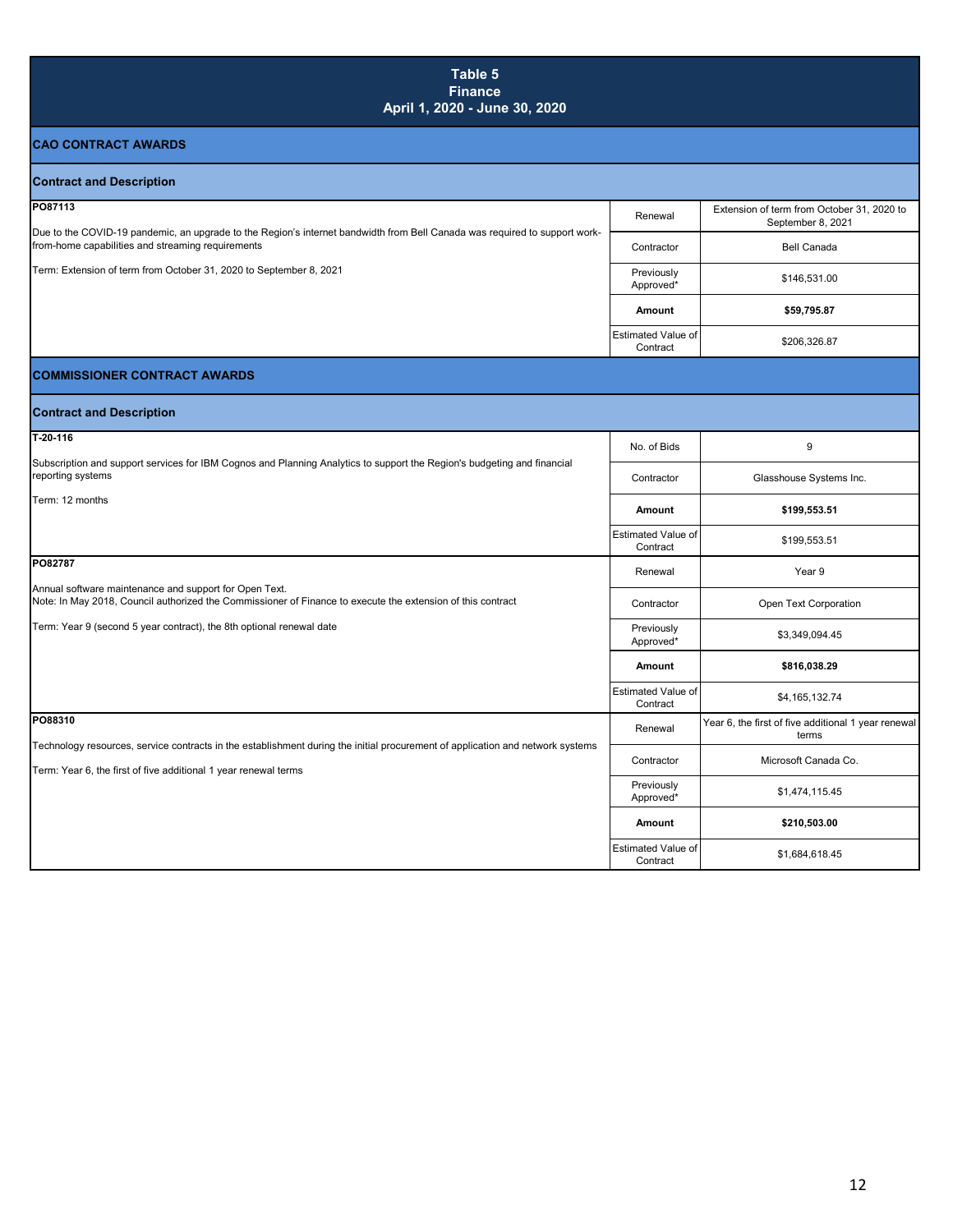| T-16-110                                                                                             | Renewal                               | Year 3, the first of 2 additional 1 year terms  |
|------------------------------------------------------------------------------------------------------|---------------------------------------|-------------------------------------------------|
| eLearning Material Hosting Service<br>Term: Year 3, the first of 2 additional 1 year terms           | Contractor                            | Stantec Consulting Ltd.                         |
|                                                                                                      | Previously<br>Approved*               | \$70,700.00                                     |
|                                                                                                      | Amount                                | \$83,487.00                                     |
|                                                                                                      | <b>Estimated Value of</b><br>Contract | \$154,187.00                                    |
| PO85996                                                                                              | Renewal                               | Year 12, the first of 1 additional 1 year terms |
| Citrix Maintenance and Support Renewal 2020<br>Term: Year 12, the first of 1 additional 1 year terms | Contractor                            | Citrix Systems Inc.                             |
|                                                                                                      | Previously<br>Approved*               | \$1,194,822.83                                  |
|                                                                                                      |                                       |                                                 |
|                                                                                                      | Amount                                | \$84,324.86                                     |
|                                                                                                      | <b>Estimated Value of</b><br>Contract | \$1,279,147.69                                  |
| P-17-48                                                                                              | No. of Bids                           | $\overline{2}$                                  |
| Custodial Services and Securities Lending for the Region's Investment Portfolio                      | Contractor                            | <b>CIBC Mellon Global Securities Services</b>   |
| Term: 3 years, with the option to renew for 2 additional 1 year terms                                | Amount                                | \$274,800.00                                    |
|                                                                                                      | Estimated Value of<br>Contract        | \$274,800.00                                    |
| 1 CAO Awards - Finance                                                                               | <b>TOTAL</b>                          | \$59,795.87                                     |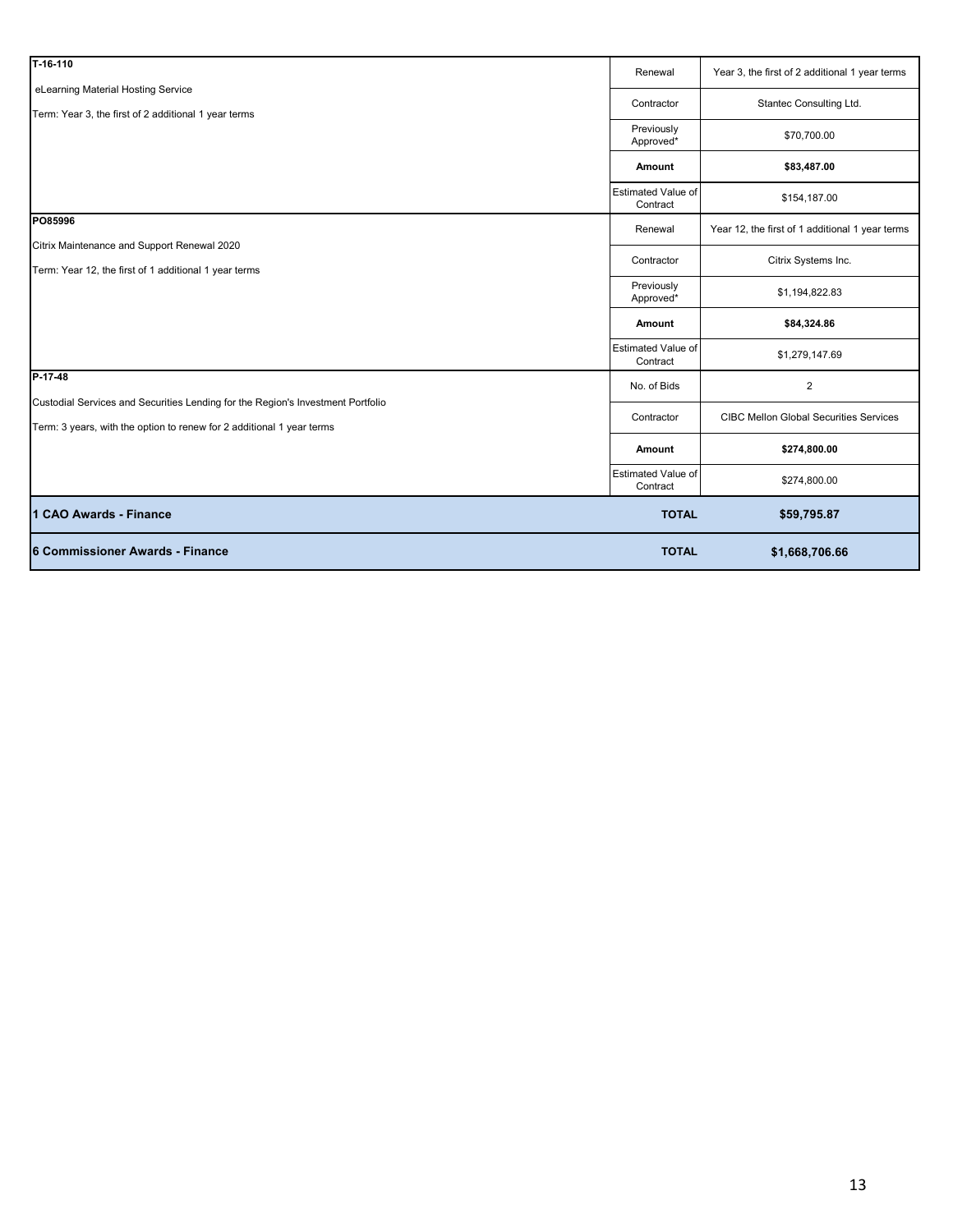| Table 6<br><b>Legal and Court Services</b><br>April 1, 2020 - June 30, 2020                                                                                                                                         |                                |                                                              |
|---------------------------------------------------------------------------------------------------------------------------------------------------------------------------------------------------------------------|--------------------------------|--------------------------------------------------------------|
| <b>CAO CONTRACT AWARDS</b>                                                                                                                                                                                          |                                |                                                              |
| <b>Contract and Description</b>                                                                                                                                                                                     |                                |                                                              |
| PO92832<br>Purchase the equipment, labour connectivity and ongoing support and maintenance associated with two court projects<br>associated with the relocation to 17150 Yonge Street<br>Term: 2 years and 9 months | Increase                       | Increase of balance and extension of the term of<br>contract |
|                                                                                                                                                                                                                     | Contractor                     | <b>Bell Canada</b>                                           |
|                                                                                                                                                                                                                     | Previously<br>Approved*        | \$279,492.42                                                 |
|                                                                                                                                                                                                                     | Amount                         | \$227,707.54                                                 |
|                                                                                                                                                                                                                     | Estimated Value of<br>Contract | \$507,199.96                                                 |
| <b>COMMISSIONER CONTRACT AWARDS</b>                                                                                                                                                                                 |                                |                                                              |
| <b>Contract and Description</b>                                                                                                                                                                                     |                                |                                                              |
|                                                                                                                                                                                                                     |                                |                                                              |
| 1 CAO Awards - Legal and Court Services                                                                                                                                                                             | <b>TOTAL</b>                   | \$227,707.54                                                 |
| 0 Commissioner Awards - Legal and Court Services                                                                                                                                                                    | <b>TOTAL</b>                   | \$0.00                                                       |
|                                                                                                                                                                                                                     |                                |                                                              |